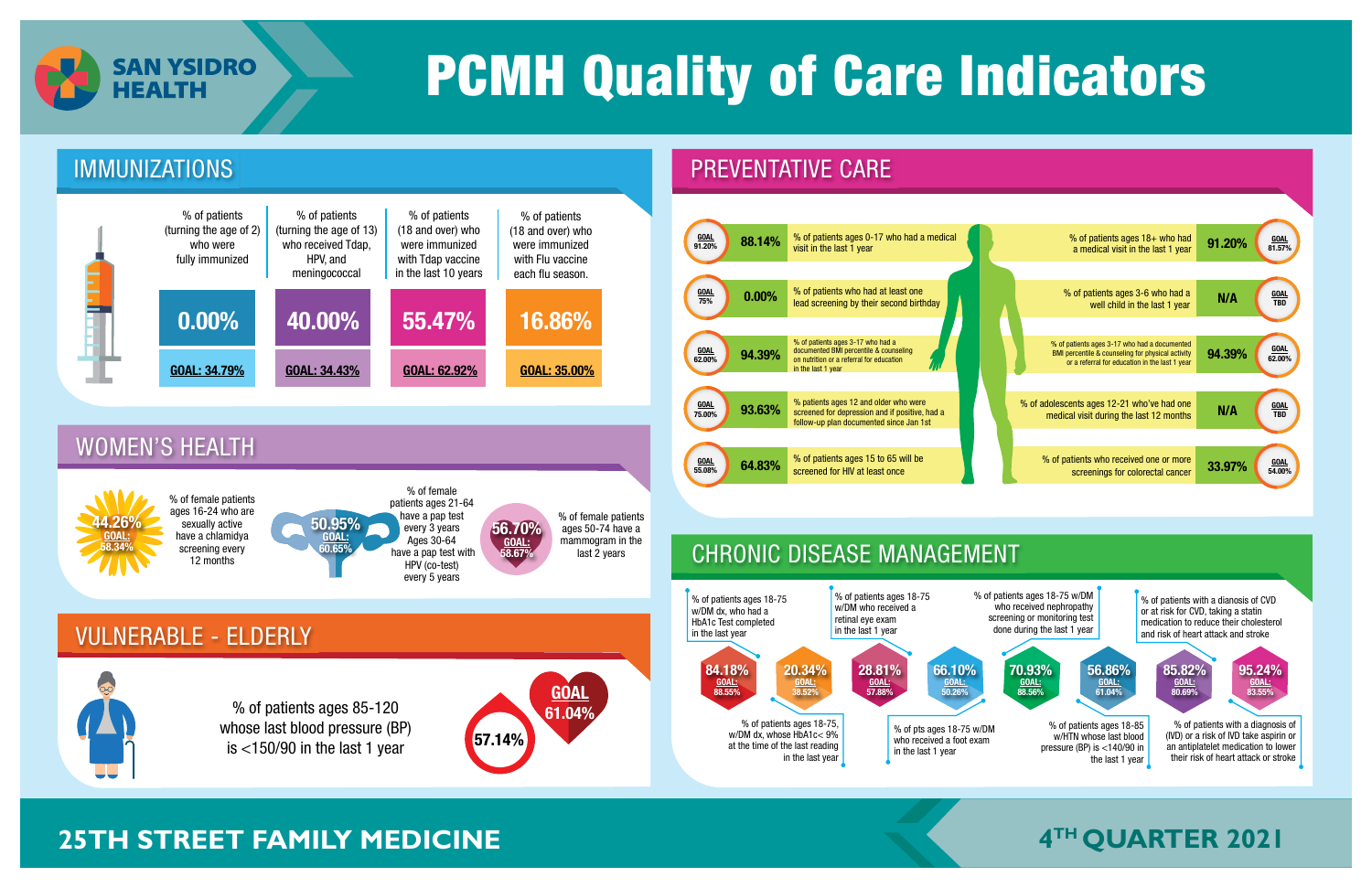

### CHRONIC DISEASE MANAGEMENT



## **ALPINE FAMILY MEDICINE THE CONSTRUCTER 2021**

% of patients ages 18-85 w/HTN whose last blood pressure (BP) is <140/90 in the last 1 year 61.07% GOAL: 61.04% % of patients ages 18-75 w/DM who received nephropathy screening or monitoring test done during the last 1 year 43.78% GOAL: 88.56% % of patients with a dianosis of CVD or at risk for CVD, taking a statin medication to reduce their cholesterol and risk of heart attack and stroke 74.55% GOAL: 83.55% 72.93% GOAL: 80.69% % of patients with a diagnosis of (IVD) or a risk of IVD take aspirin or an antiplatelet medication to lower their risk of heart attack or stroke



is  $\lt$ 150/90 in the last 1 year 71.43%

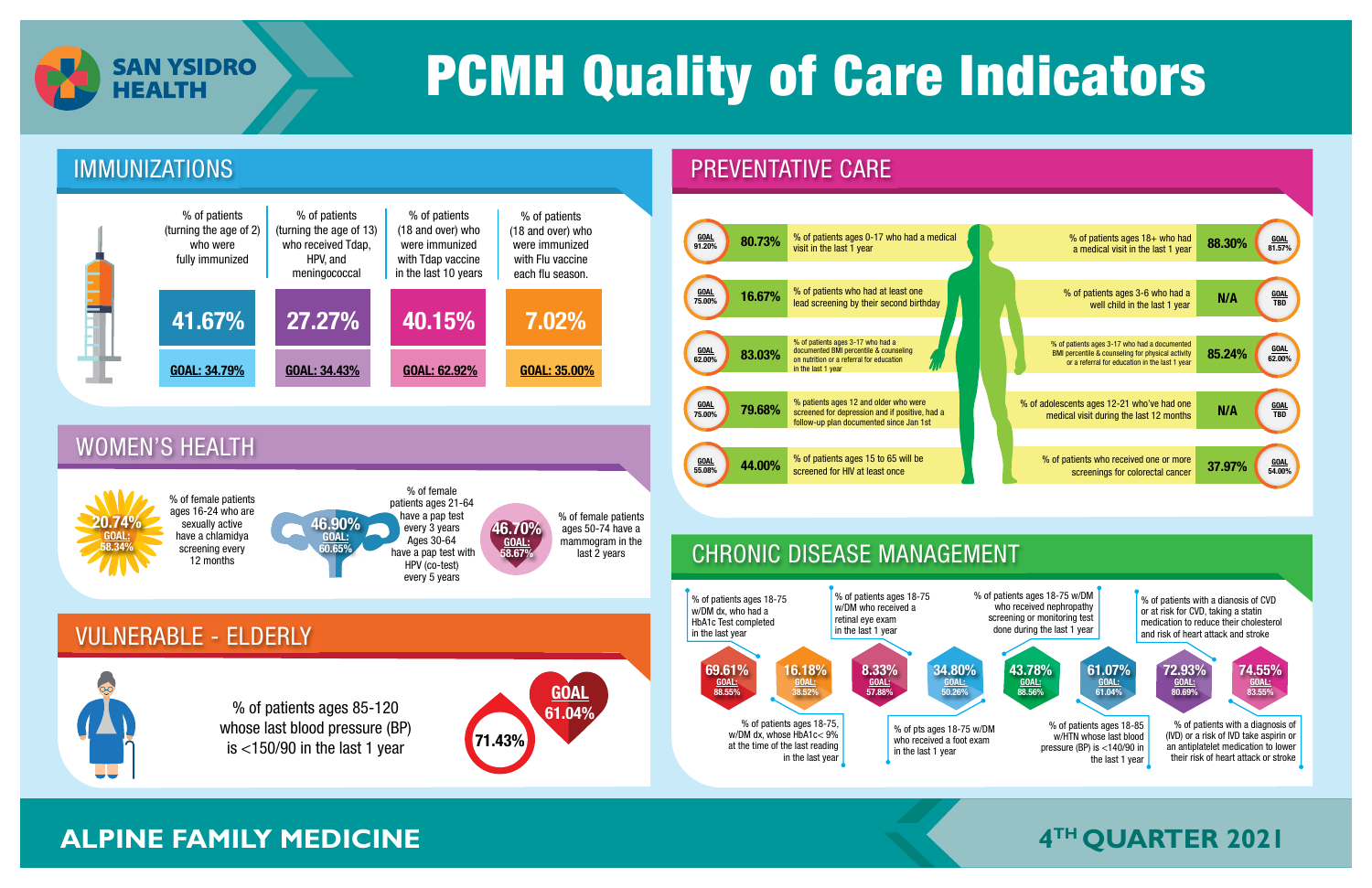

% of patients ages 85-120 whose last blood pressure (BP)

61.04%



## **COMMUNITY HEIGHTS FAMILY MEDICINE THE RESERVENT RATE OF A THIS QUARTER 2021**

is  $\lt 150/90$  in the last 1 year 60%



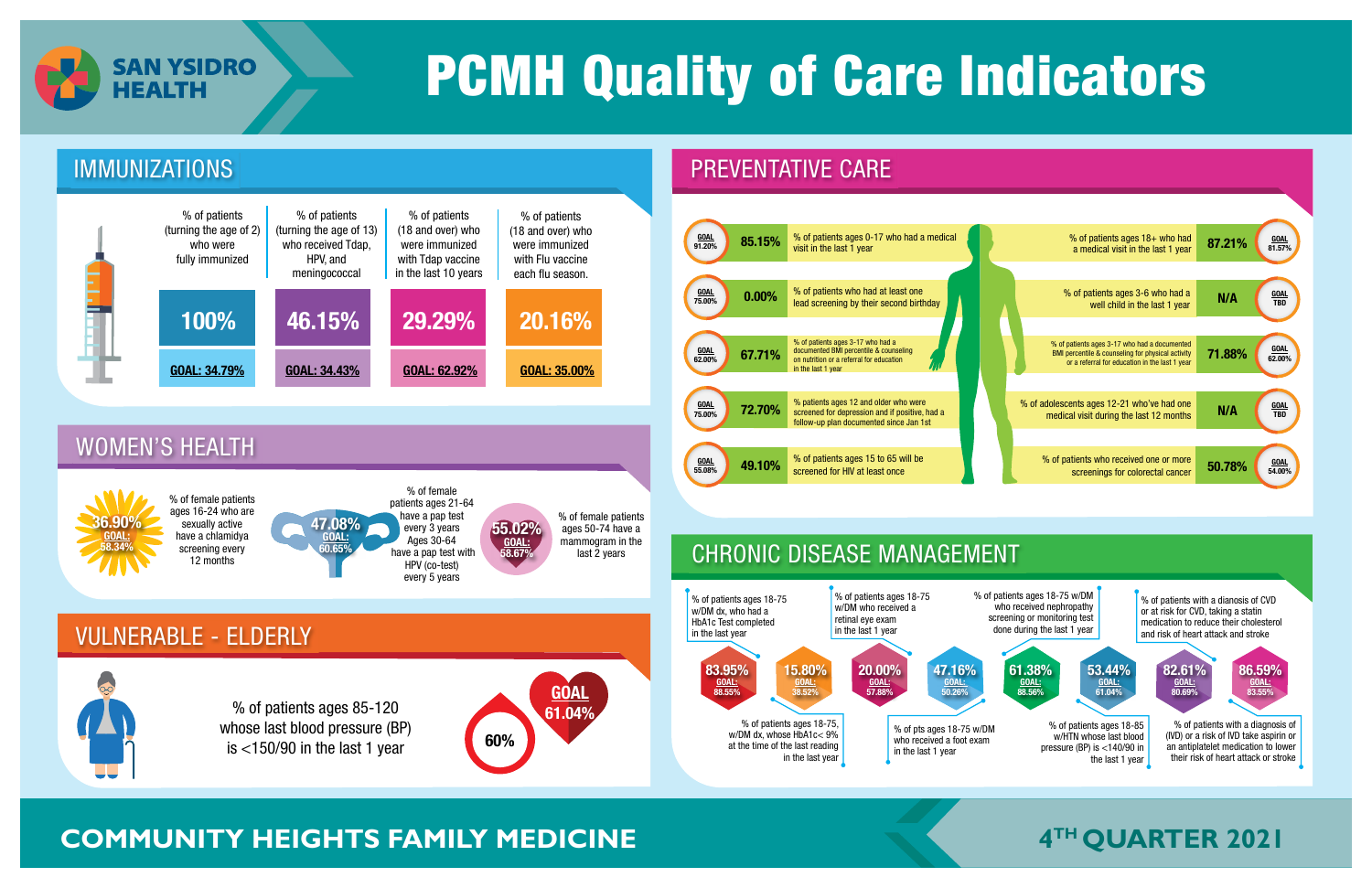

### IMMUNIZATIONS PREVENTATIVE CARE

## **CARE VIEW HEALTH CENTER**

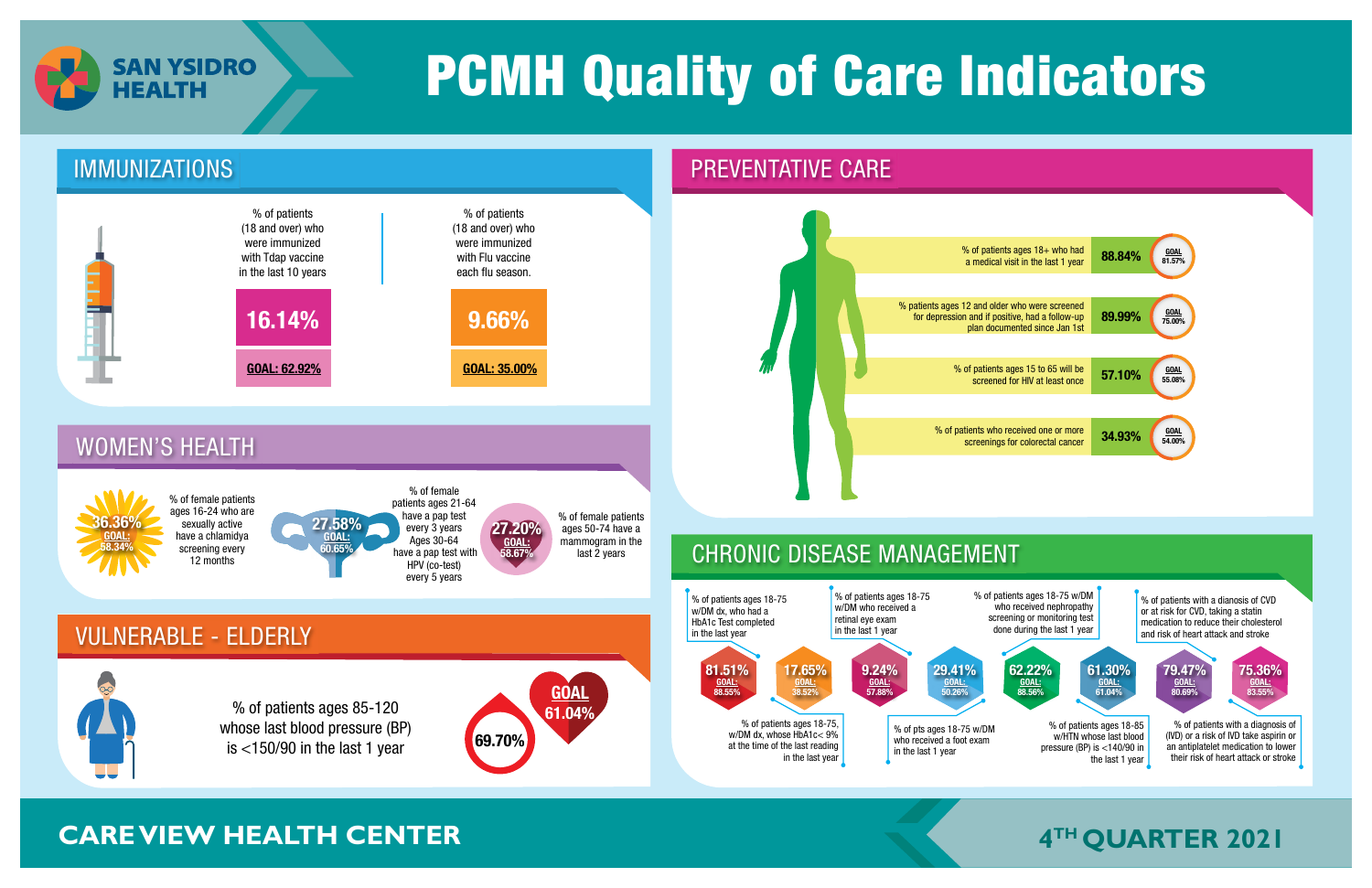

### CHRONIC DISEASE MANAGEMENT

**GOAL** 61.04%



## **EXAM YSIDRO HEALTH CHULA VISTA THE CHULA VISTA THE CHULA VISTA THE CUARTER 2021**

% of patients ages 85-120 whose last blood pressure (BP)

is  $\lt 150/90$  in the last 1 year 62.09%

% of patients ages 18-85 w/HTN whose last blood pressure (BP) is <140/90 in the last 1 year 61.99% GOAL: 61.04% % of patients ages 18-75 w/DM who received nephropathy screening or monitoring test done during the last 1 year 60.22% GOAL: 88.56% % of patients with a dianosis of CVD or at risk for CVD, taking a statin medication to reduce their cholesterol and risk of heart attack and stroke 82.83% GOAL: 83.55% 77.86% GOAL: 80.69% % of patients with a diagnosis of (IVD) or a risk of IVD take aspirin or an antiplatelet medication to lower their risk of heart attack or stroke



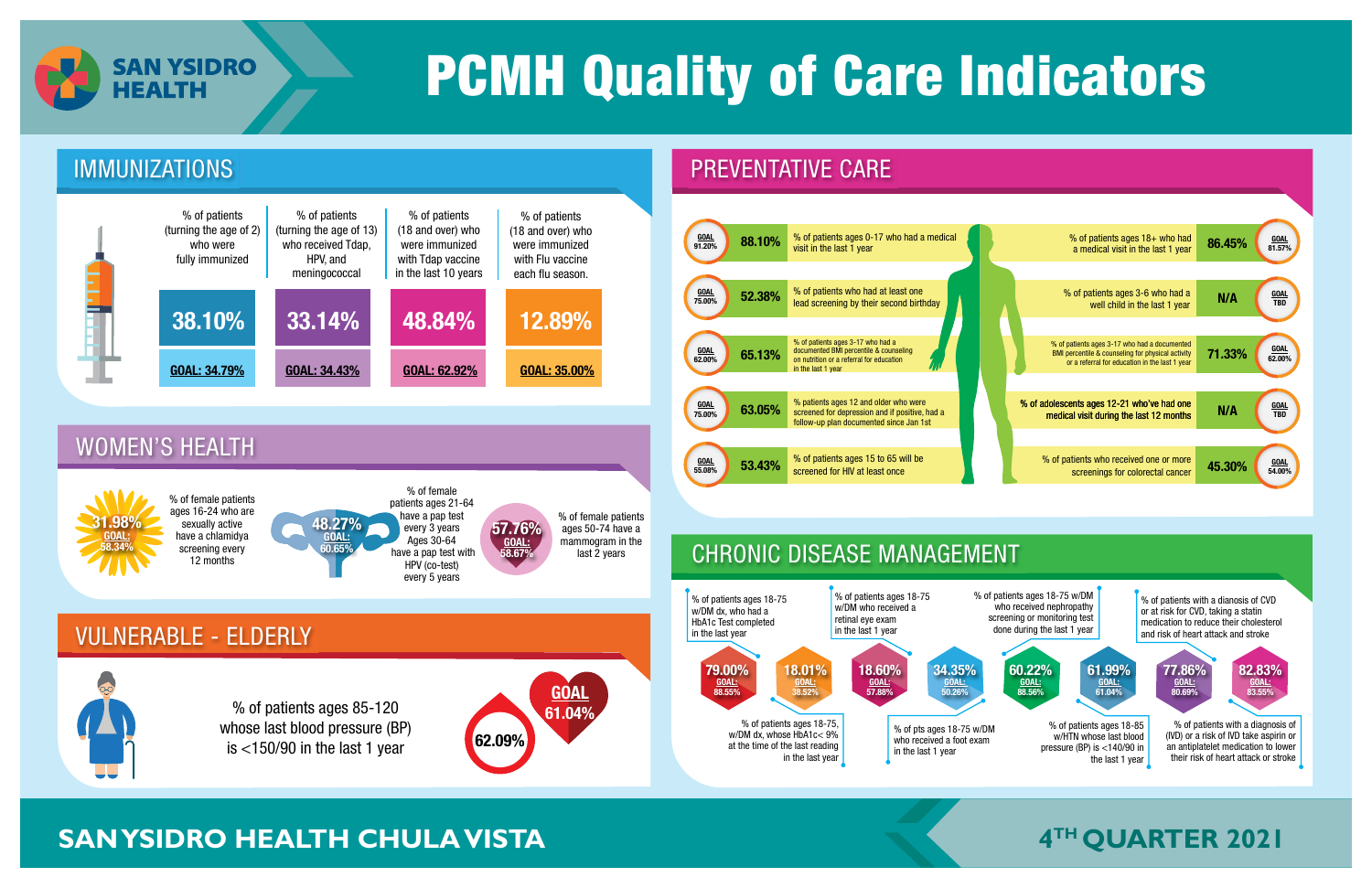

### IMMUNIZATIONS **PREVENTATIVE CARE**

### WOMEN'S HEALTH

### **CHULA VISTA PEDIATRICS**





% of pation

| vho had a medical visit in the last 1 year                                                 | 85.87% | <b>GOAL</b><br>91.20% |
|--------------------------------------------------------------------------------------------|--------|-----------------------|
|                                                                                            |        |                       |
| ents who had at least one lead screening by<br>their second birthday                       | 61.81% | <b>GOAL</b><br>75.00% |
|                                                                                            |        |                       |
| s 3-6 who had a well child in the last 1 year                                              | N/A    | <b>GOAL</b><br>TBD    |
|                                                                                            |        |                       |
| 17 who had a documented BMI percentile &<br>or a referral for education in the last 1 year | 92.45% | <b>GOAL</b><br>62.00% |
|                                                                                            |        |                       |
| 17 who had a documented BMI percentile &<br>or a referral for education in the last 1 year | 93.21% | <b>GOAL</b><br>62.00% |
|                                                                                            |        |                       |
| and older who were screened for depression<br>a follow-up plan documented since Jan 1st    | 84.50% | <b>GOAL</b><br>75.00% |
|                                                                                            |        |                       |
| ts ages 12-21 who've had one medical visit<br>during the last 12 months                    | N/A    | <b>GOAL</b><br>TBD    |
|                                                                                            |        |                       |
| to 65 will be screened for HIV at least once                                               | 44.72% | <b>GOAL</b><br>55.08% |
|                                                                                            |        |                       |

% of female patients ages 16-24 who are sexually active have a chlamidya screening every 12 months

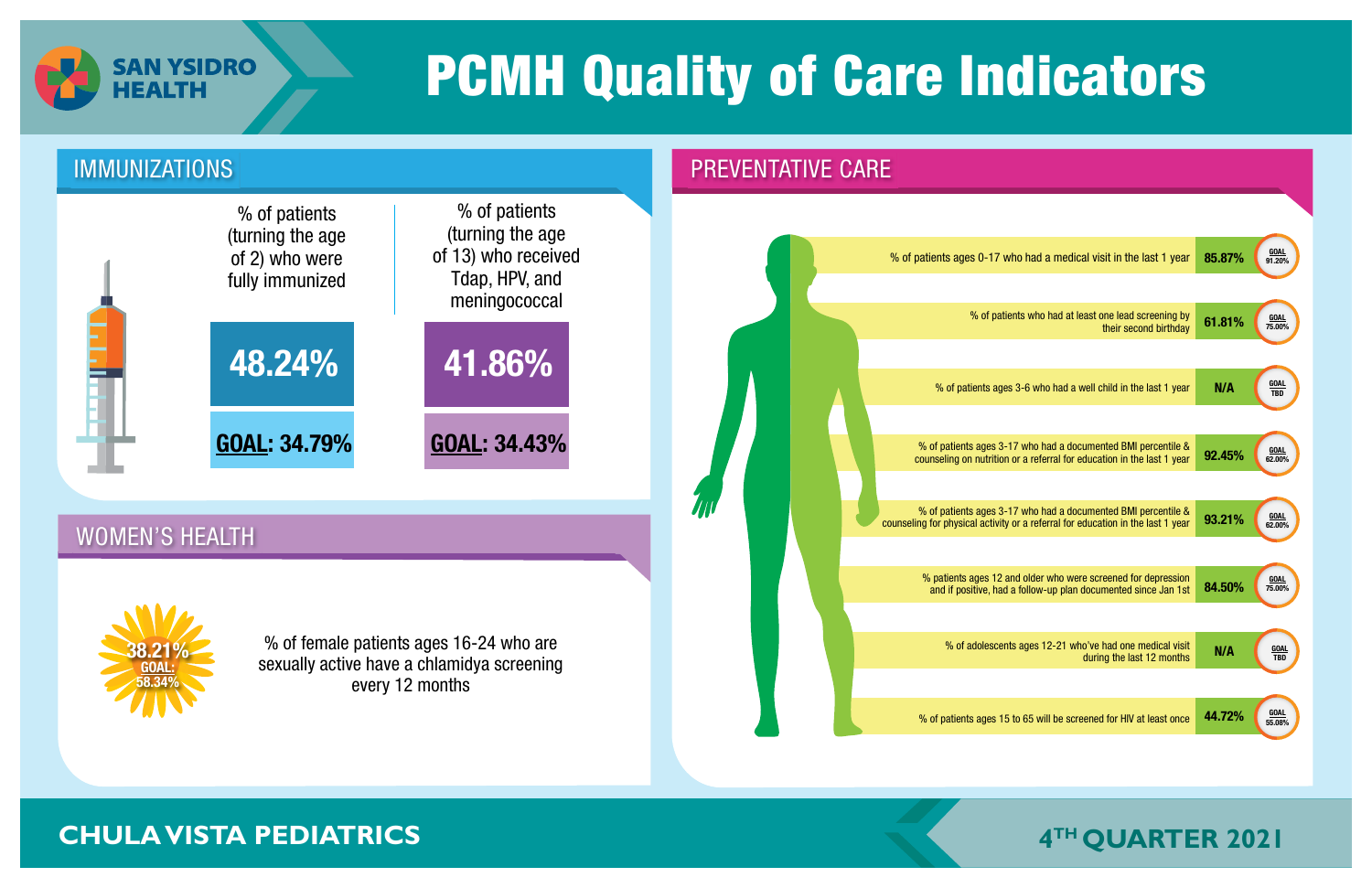

### VULNERABLE - ELDERLY

### WOMEN'S HEALTH

## **4 EL CAJON TH QUARTER 2021**

% of patients ages 85-120 whose last blood pressure (BP) is  $\lt 150/90$  in the last 1 year  $\sqrt{46.05\%}$ 









% of female patients ages 16-24 who are sexually active have a chlamidya screening every 12 months

% of female patients ages 21-64 have a pap test every 3 years Ages 30-64 have a pap test with HPV (co-test) every 5 years

36.14% GOAL: 58.34%



51.38% GOAL: 58.67%

% of female patients ages 50-74 have a mammogram in the last 2 years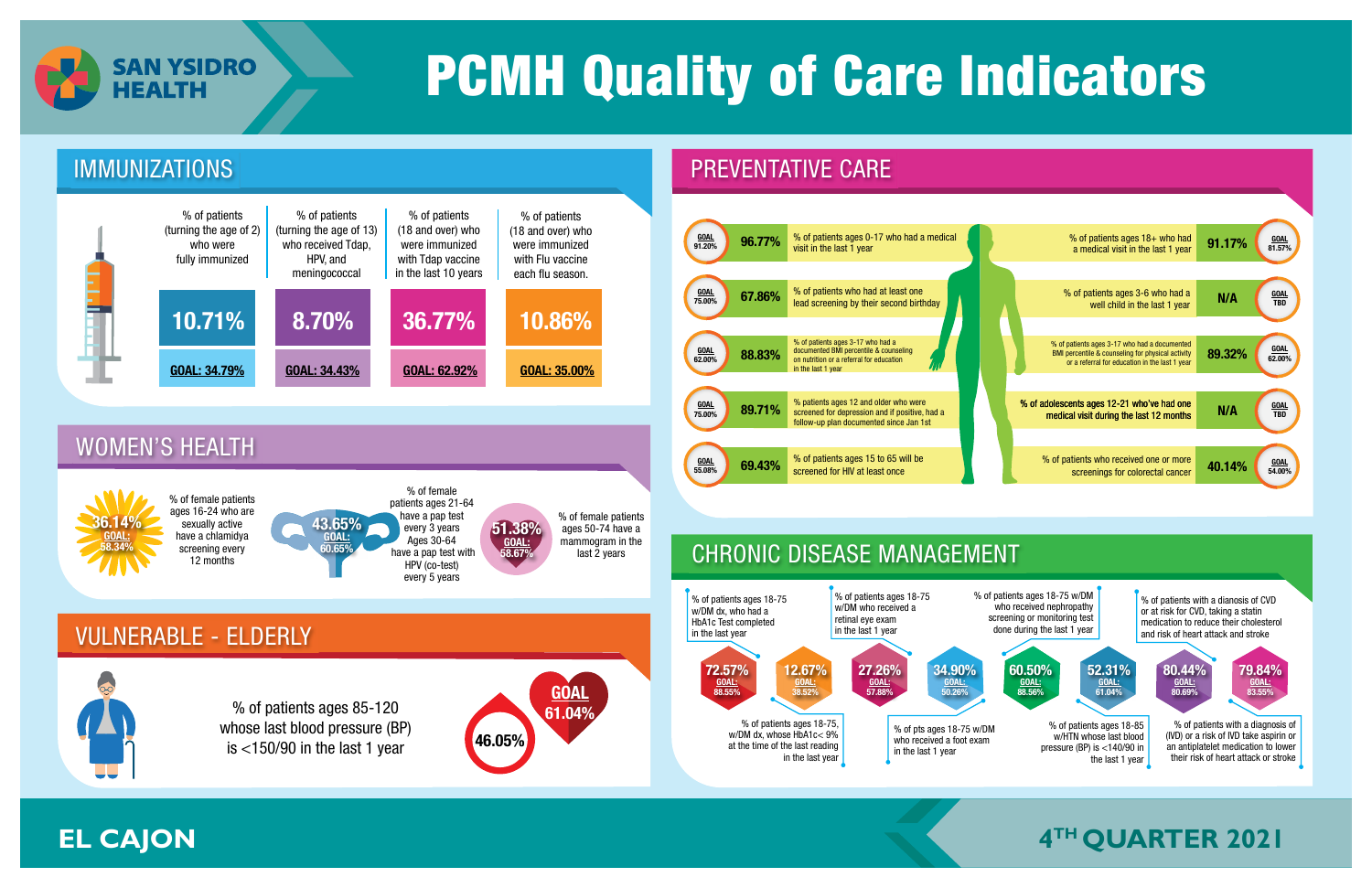



## **ESCONDIDO FAMILY MEDICINE THE 2021**



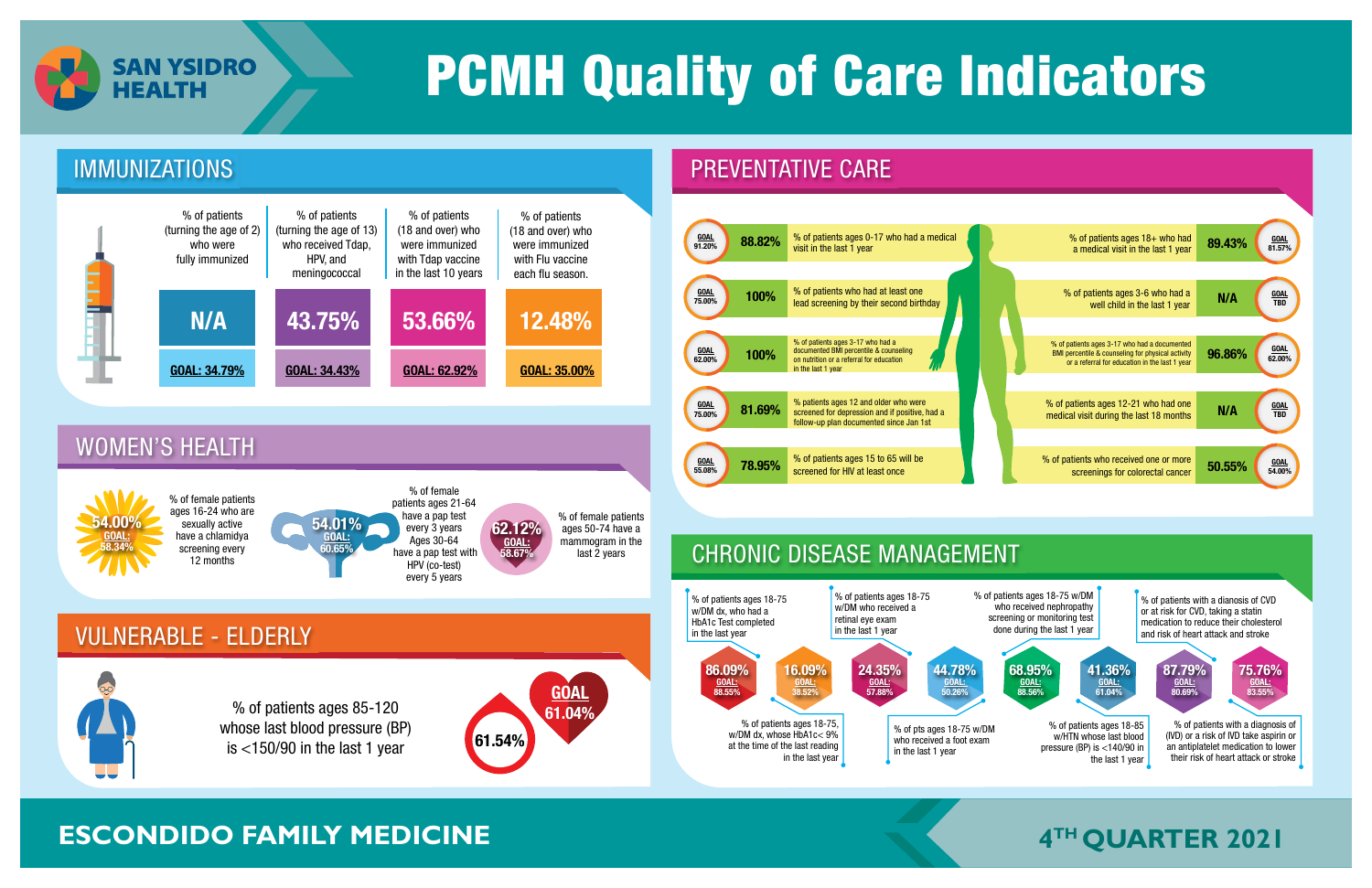

% of patients ages 85-120 whose last blood pressure (BP) is  $\lt$ 150/90 in the last 1 year 68.75%



## **JULIAN FAMILY MEDICINE The CONSTRUCTION OF A 4<sup>TH</sup> QUARTER 2021**





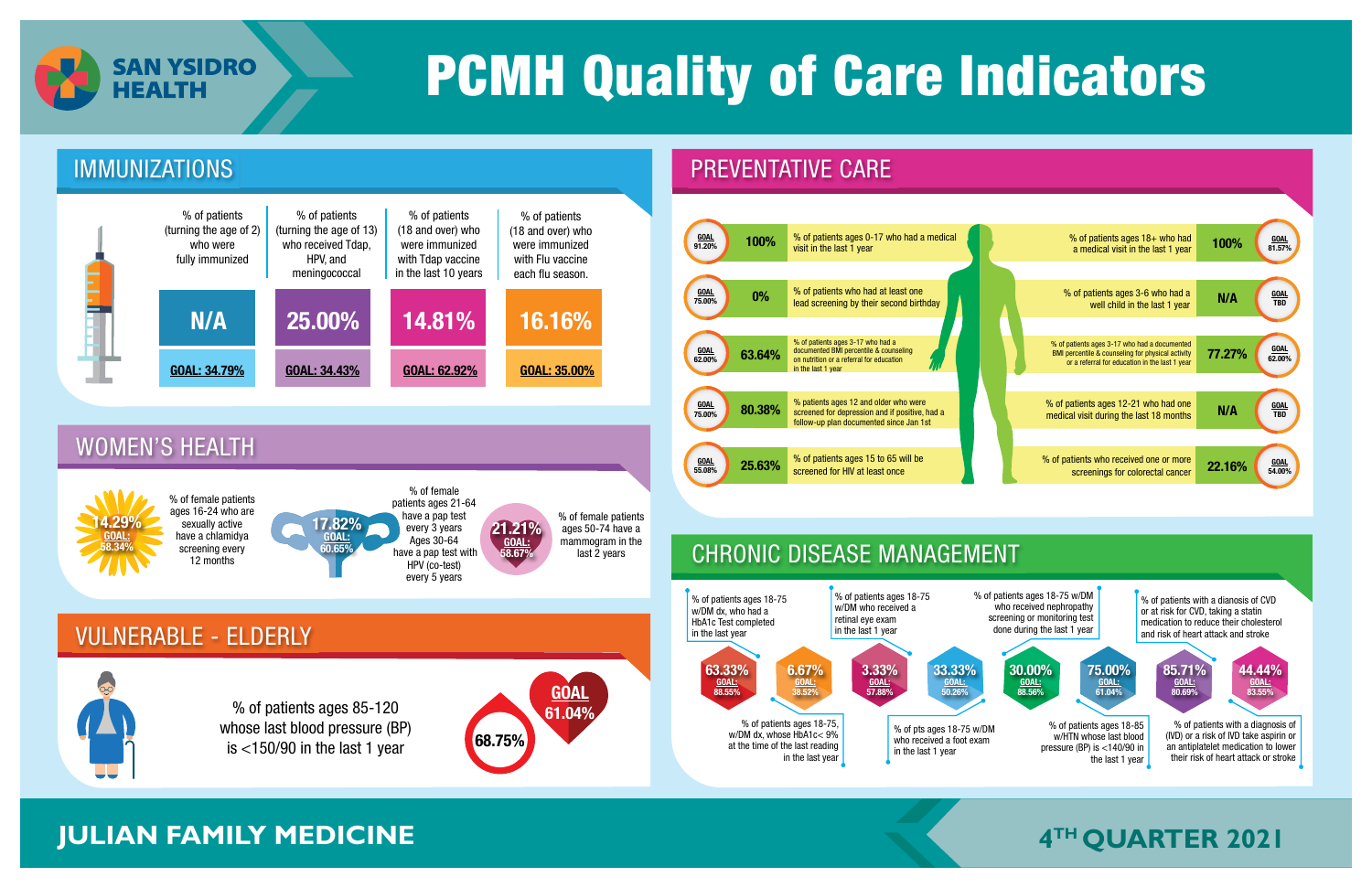

### VULNERABLE - ELDERLY

### CHRONIC DISEASE MANAGEMENT

% of patients ages 85-120 whose last blood pressure (BP) is  $\lt$ 150/90 in the last 1 year 69.05%



## **KING CHAVEZ HEALTH CENTER THEALTH CENTER THE CONSUMING A 4<sup>TH</sup> QUARTER 2021**





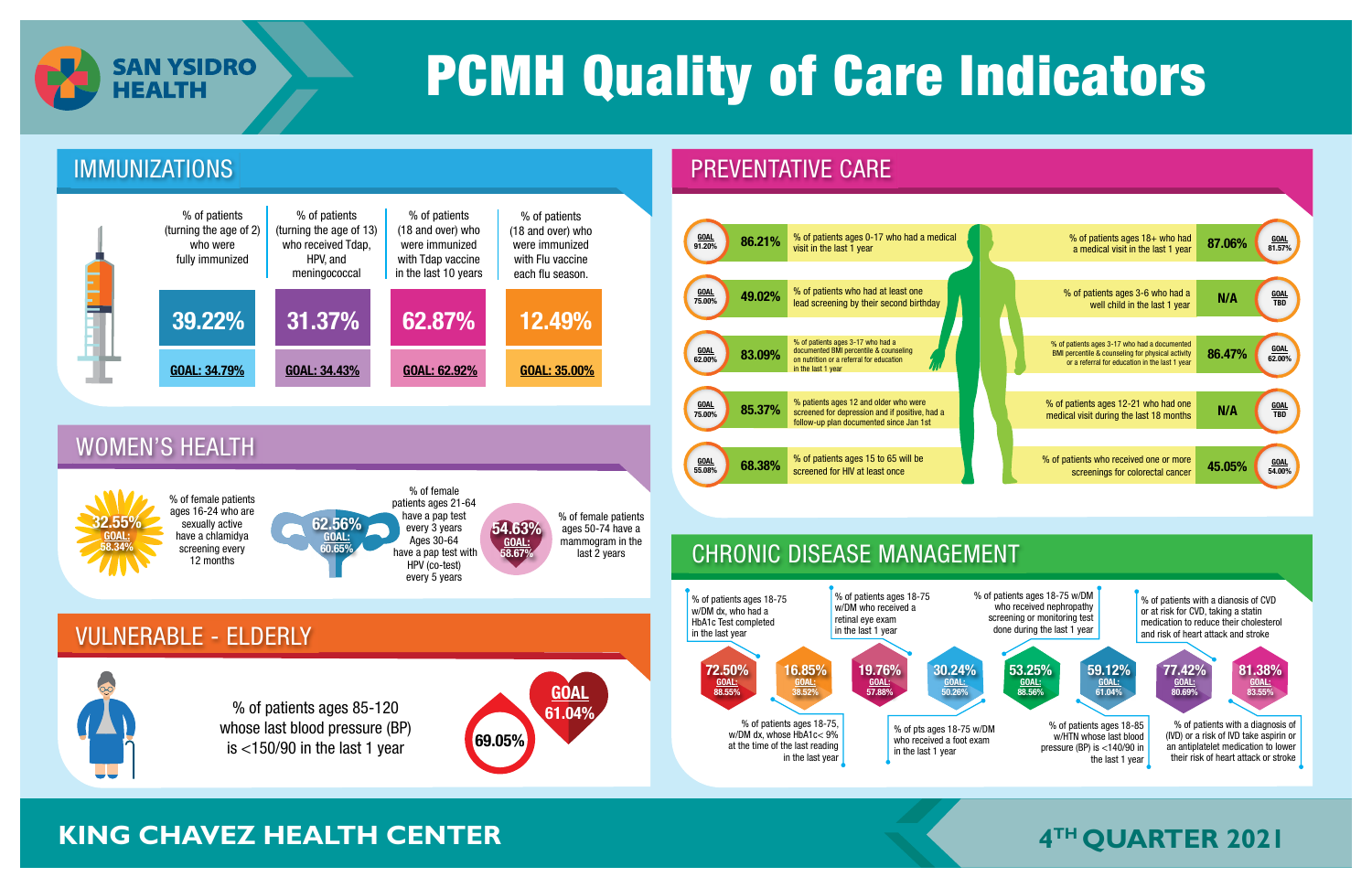

### IMMUNIZATIONS **PREVENTATIVE CARE**

### WOMEN'S HEALTH

## **MATERNAL & CHILD HEALTH CENTER**





| who had a medical visit in the last 1 year                                                   | 86.96% | <b>GOAL</b><br>91.20%     |
|----------------------------------------------------------------------------------------------|--------|---------------------------|
|                                                                                              |        |                           |
| ents who had at least one lead screening by<br>their second birthday                         | 72.15% | <b>GOAL</b><br>75.00%     |
|                                                                                              |        |                           |
| s 3-6 who had a well child in the last 1 year                                                | N/A    | <b>GOAL</b><br><b>TBD</b> |
|                                                                                              |        |                           |
| 17 who had a documented BMI percentile &<br>or a referral for education in the last 1 year   | 89.21% | <b>GOAL</b><br>62.00%     |
|                                                                                              |        |                           |
| 17 who had a documented BMI percentile &<br>y or a referral for education in the last 1 year | 91.10% | <b>GOAL</b><br>62.00%     |
|                                                                                              |        |                           |
| and older who were screened for depression<br>a follow-up plan documented since Jan 1st      | 70.85% | <b>GOAL</b><br>75.00%     |
|                                                                                              |        |                           |
| ts ages 12-21 who've had one medical visit<br>during the last 12 months                      | N/A    | <u>GOAL</u><br>TBD        |
|                                                                                              |        |                           |
| o to 65 will be screened for HIV at least once                                               | 71.34% | <b>GOAL</b><br>55.08%     |
|                                                                                              |        |                           |

% of female patients ages 16-24 who are sexually active have a chlamidya screening every 12 months

% of female patients ages 21-64 have a pap test every 3 years Ages 30-64 have a pap test with HPV (co-test) every 5 years







% of female patients ages 50-74 have a mammogram in the last 2 years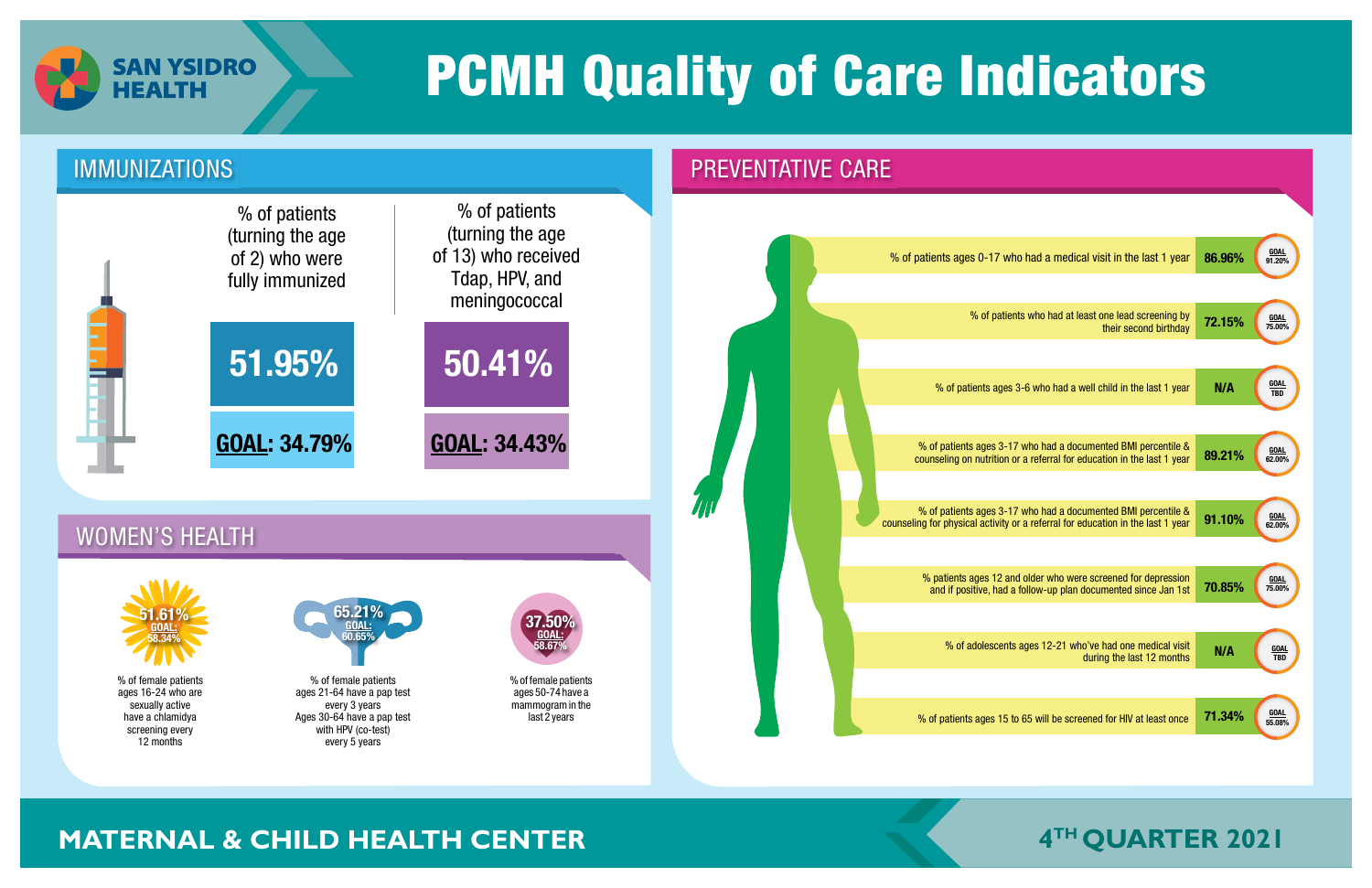



## **MOUNTAIN HEALTH FAMILY MEDICINE The Second Music Contrary of A<sup>TH</sup> QUARTER 2021**



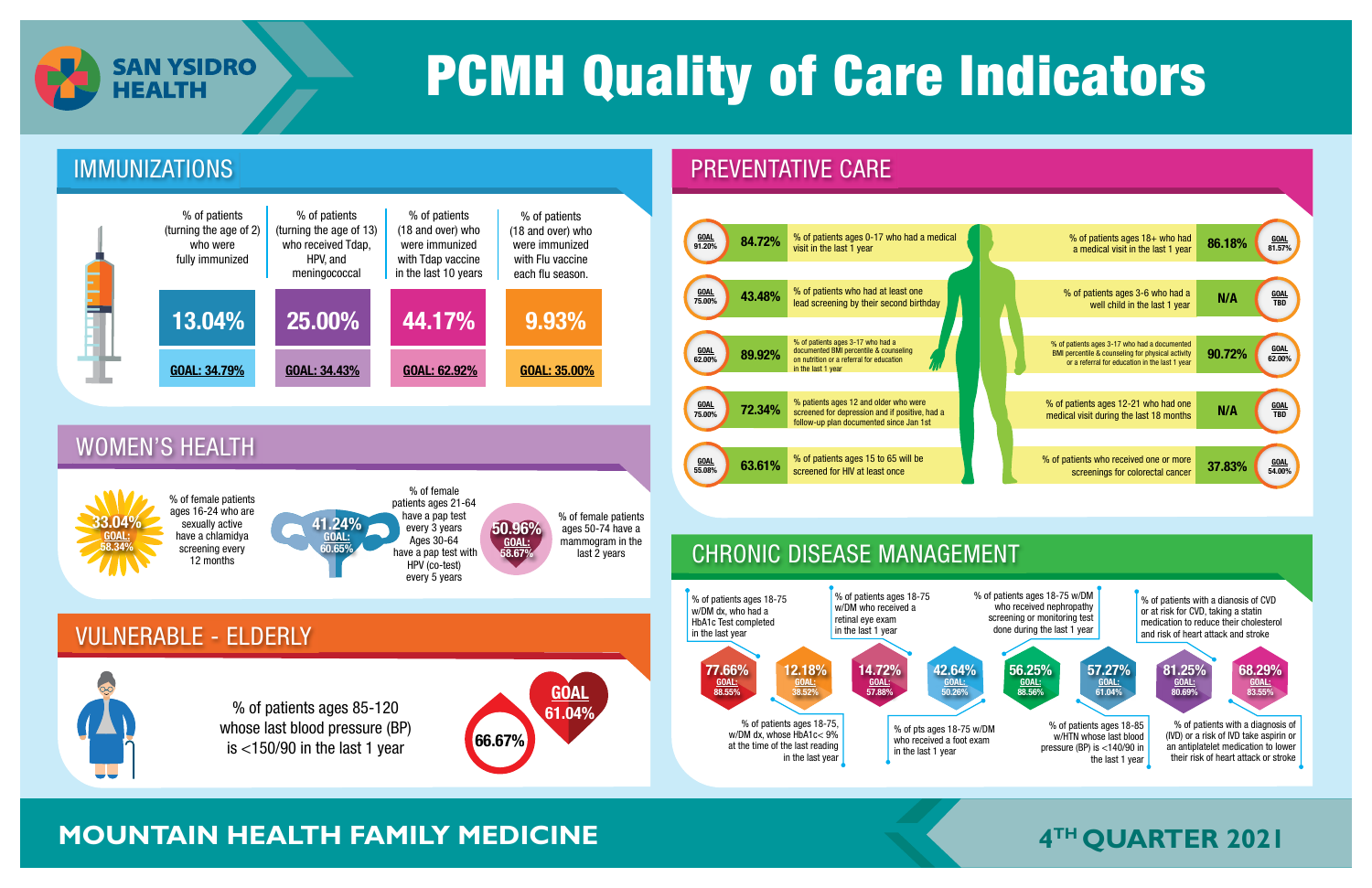

### CHRONIC DISEASE MANAGEMENT

% of patients ages 85-120 whose last blood pressure (BP) is  $\lt$ 150/90 in the last 1 year  $\sqrt{70.42\%}$ 

**GOAL** 61.04%





% of patients ages 18-85 w/HTN whose last blood pressure (BP) is <140/90 in the last 1 year 60.45% GOAL: 61.04% % of patients ages 18-75 w/DM who received nephropathy screening or monitoring test done during the last 1 year 69.21% GOAL: 88.56% % of patients with a dianosis of CVD or at risk for CVD, taking a statin medication to reduce their cholesterol and risk of heart attack and stroke 93.08% GOAL: 83.55% 85.64% GOAL: 80.69% % of patients with a diagnosis of (IVD) or a risk of IVD take aspirin or an antiplatelet medication to lower their risk of heart attack or stroke

## **ANATIONAL CITY THE CITY THE CITY THE CITY THE CITY THE CITY THE CITY THE CITY THE CITY THE CITY THE CITY THE CITY THE CITY THE CITY THE CITY THE CITY THE CITY THE CITY THE CITY THE CI**



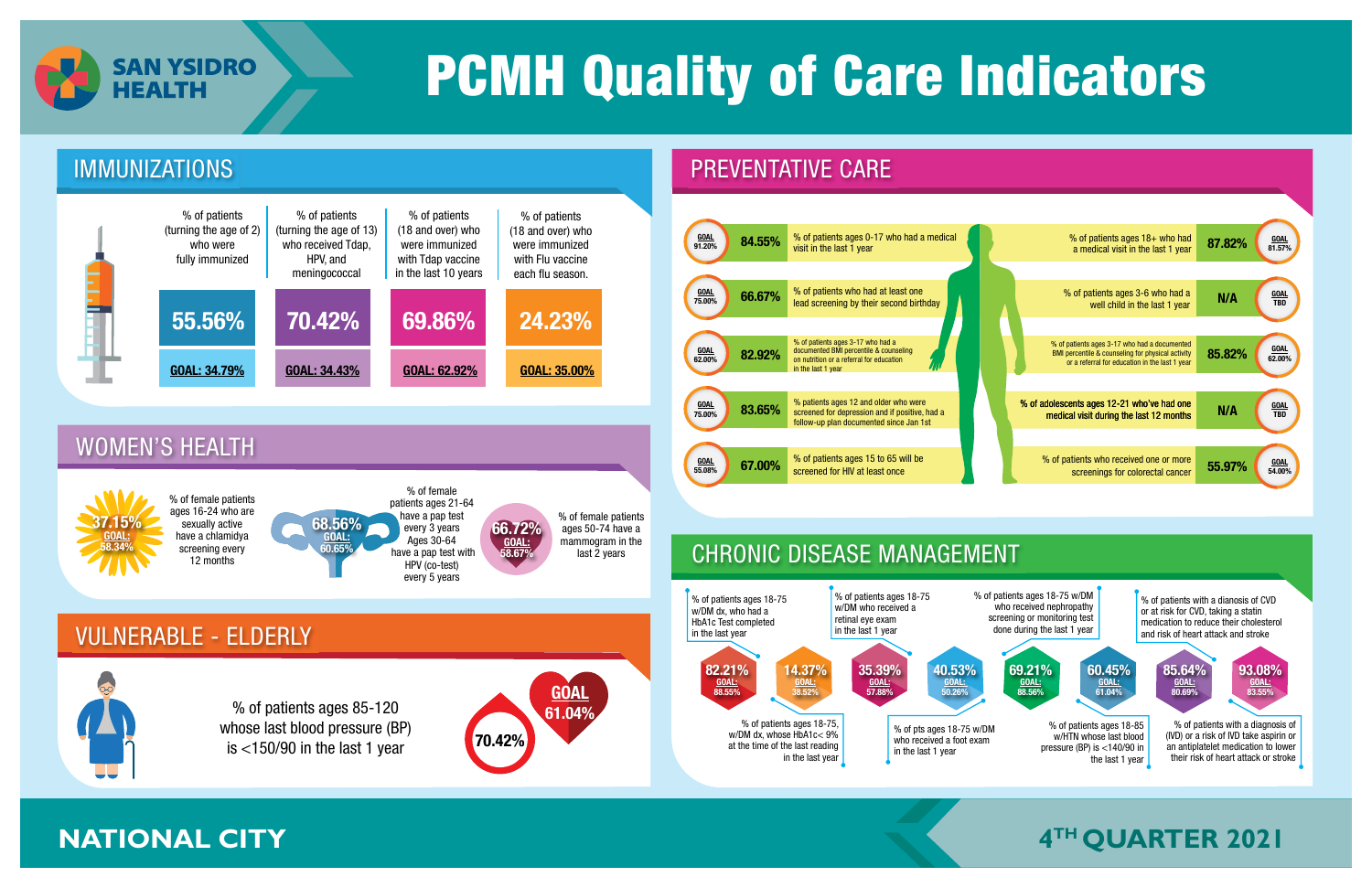

## VULNERABLE - ELDERLY



### WOMEN'S HEALTH

### CHRONIC DISEASE MANAGEMENT

% of patients ages 85-120 whose last blood pressure (BP) is  $\lt$ 150/90 in the last 1 year  $\sqrt{44.83\%}$ 







9.67% GOAL: 58.34%

% of patients ages 18-85 w/HTN whose last blood pressure (BP) is <140/90 in the last 1 year 54.93% GOAL: 61.04% % of patients ages 18-75 w/DM who received nephropathy screening or monitoring test done during the last 1 year 66.09% GOAL: 88.56% % of patients with a dianosis of CVD or at risk for CVD, taking a statin medication to reduce their cholesterol and risk of heart attack and stroke 83.87% GOAL: 83.55% 84.33% GOAL: 80.69% % of patients with a diagnosis of (IVD) or a risk of IVD take aspirin or an antiplatelet medication to lower their risk of heart attack or stroke

## **A OTAY A REPORT EXAMPLE 2021 The CONSTRUCTION OF A REPORT OF A REPORT EXAMPLE 2021**





% of female patients ages 16-24 who are sexually active have a chlamidya screening every 12 months

% of female patients ages 21-64 have a pap test every 3 years Ages 30-64 have a pap test with HPV (co-test) every 5 years



66.51% GOAL: 58.67%

% of female patients ages 50-74 have a mammogram in the last 2 years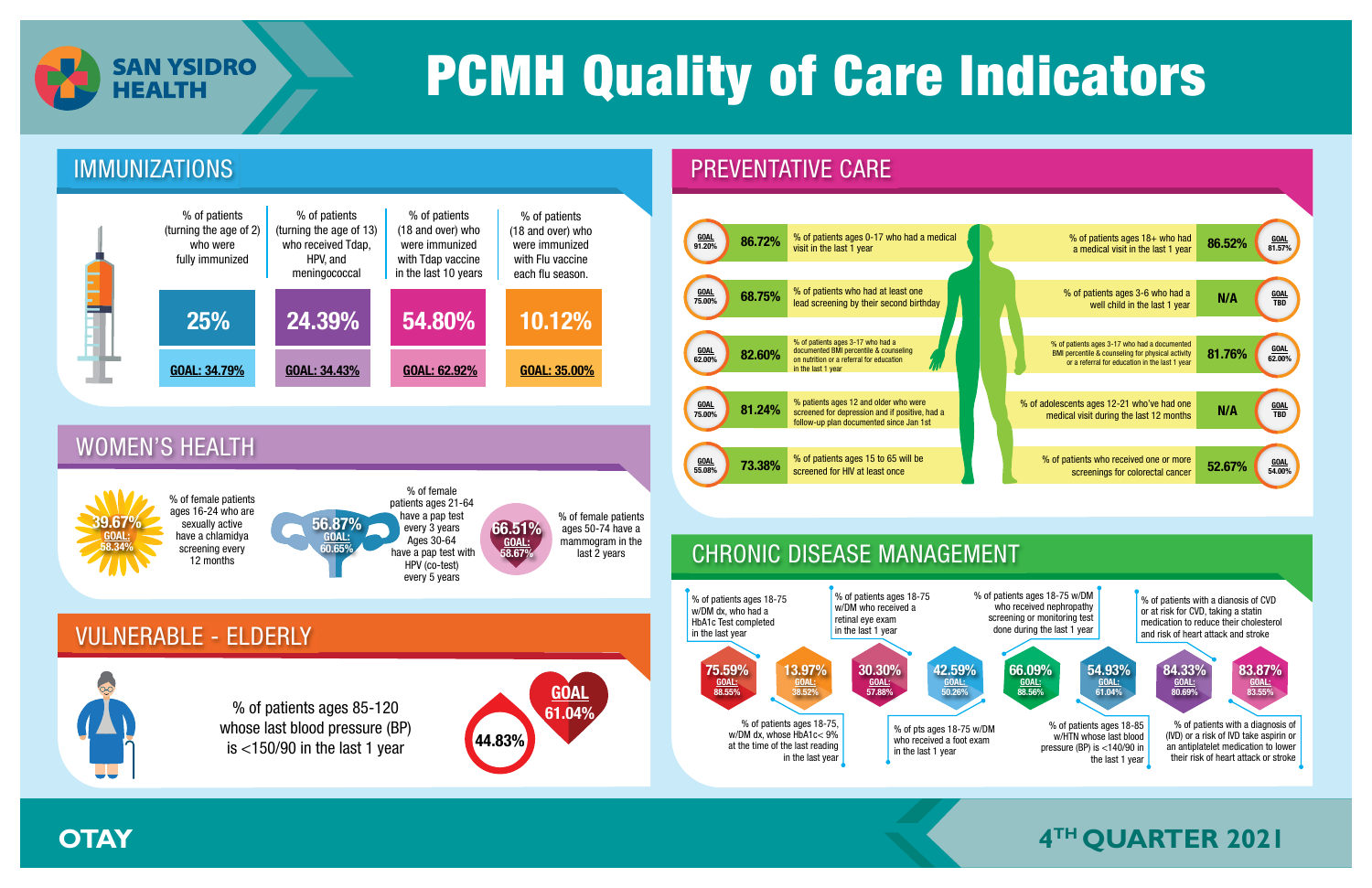

### CHRONIC DISEASE MANAGEMENT

**GOAL** 61.04%



% of patients ages 85-120 whose last blood pressure (BP)

is  $\lt$ 150/90 in the last 1 year 77.27%

% of patients ages 18-85 w/HTN whose last blood pressure (BP) is <140/90 in the last 1 year 64.99% GOAL: 61.04% % of patients ages 18-75 w/DM who received nephropathy screening or monitoring test done during the last 1 year 62.09% GOAL: 88.56% % of patients with a dianosis of CVD or at risk for CVD, taking a statin medication to reduce their cholesterol and risk of heart attack and stroke 86.99% GOAL: 83.55% 77.45% GOAL: 80.69% % of patients with a diagnosis of (IVD) or a risk of IVD take aspirin or an antiplatelet medication to lower their risk of heart attack or stroke

## **CHC - OCEAN VIEW THE CHOCAN VIEW SERVICE CHOCAN VIEW SERVICE 2021**



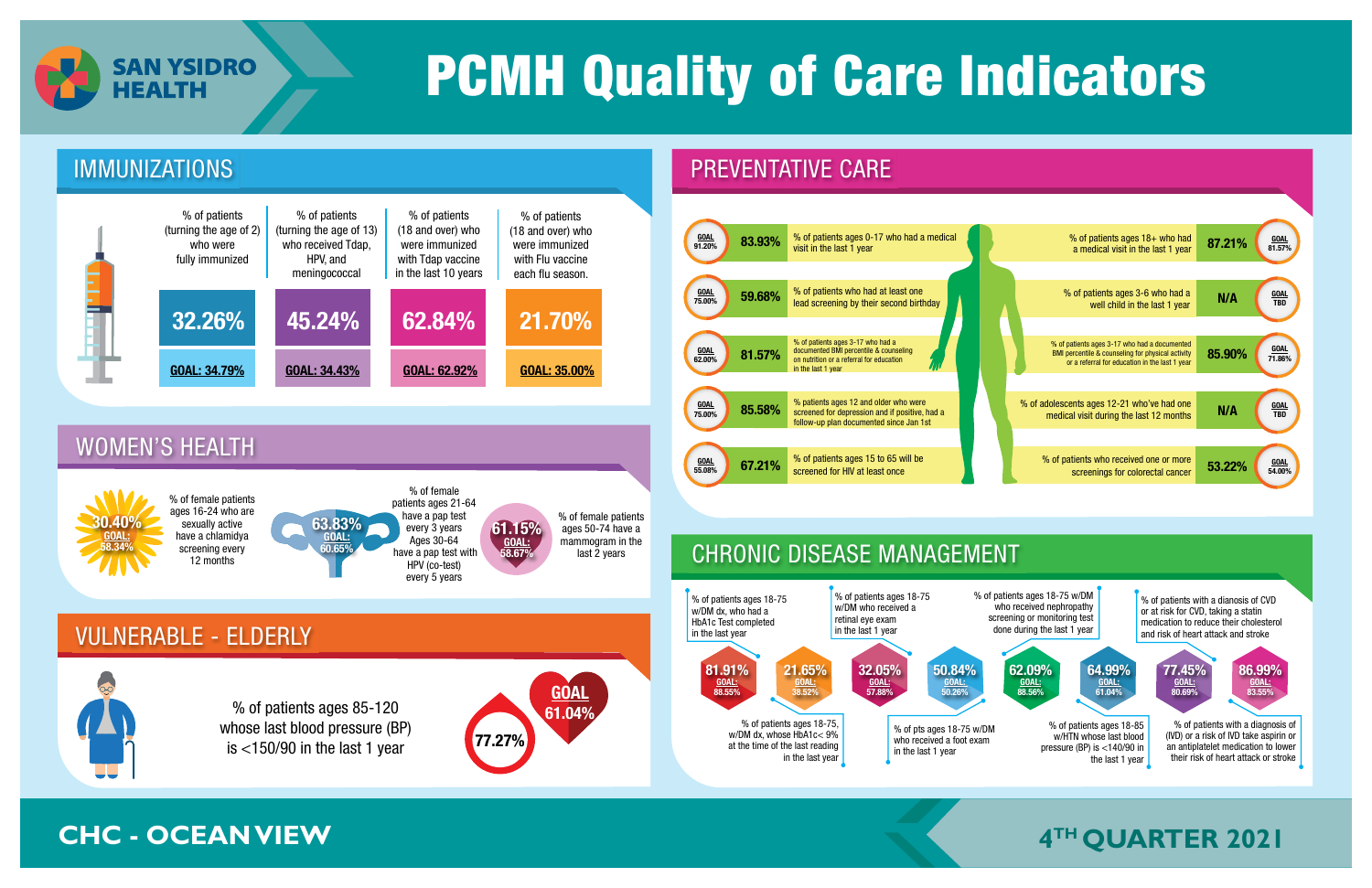

whose last blood pressure (BP)

is  $<$ 150/90 in the last 1 year 73.91%



## **PARADISE HILLS THE RESERVE OF A 4<sup>TH</sup> QUARTER 2021**



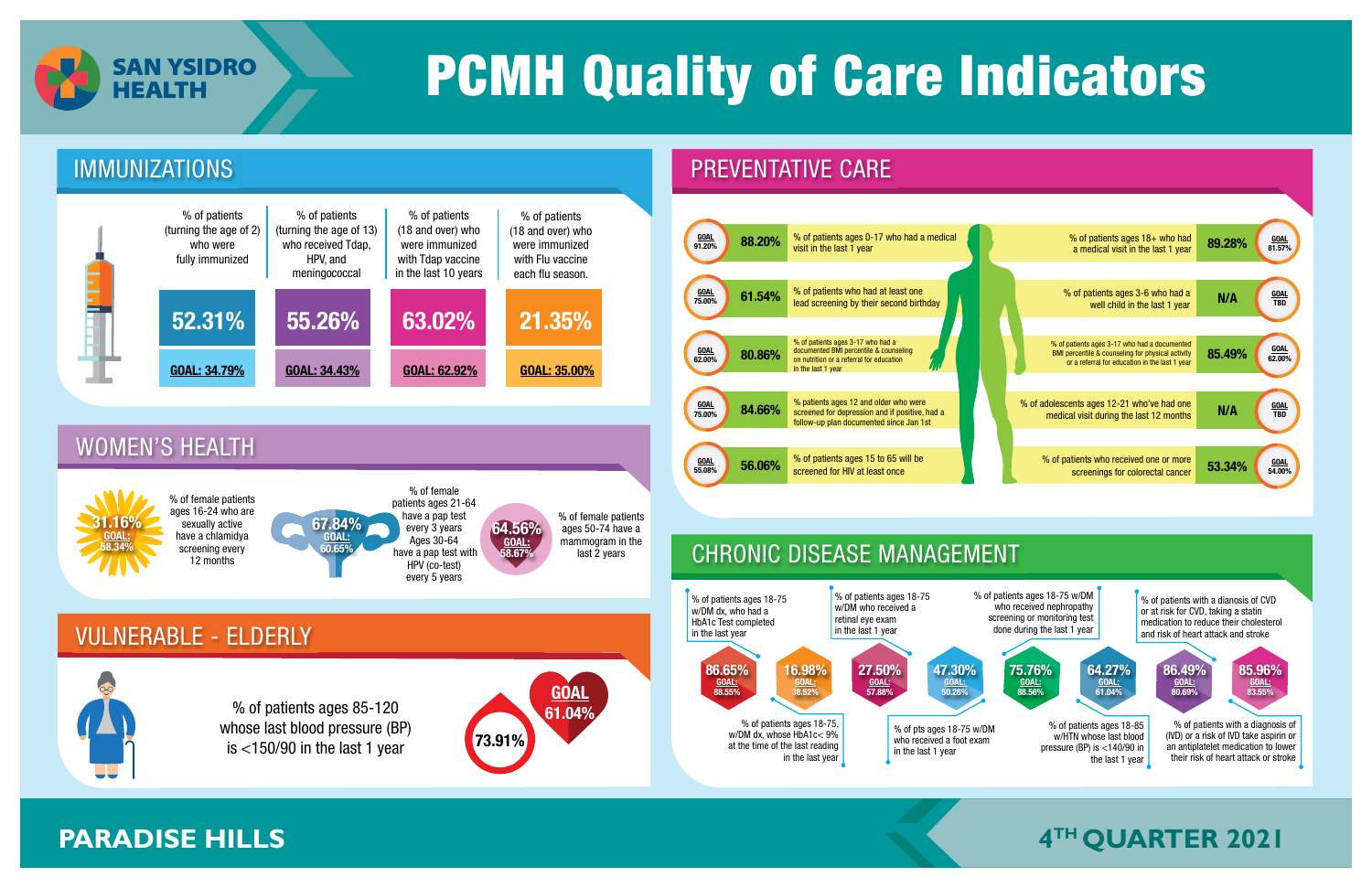

### CHRONIC DISEASE MANAGEMENT





% of patients ages 18-85 w/HTN whose last blood pressure (BP) is <140/90 in the last 1 year 57.37% GOAL: 61.04% % of patients ages 18-75 w/DM who received nephropathy screening or monitoring test done during the last 1 year 65.38% GOAL: 88.56% % of patients with a dianosis of CVD or at risk for CVD, taking a statin medication to reduce their cholesterol and risk of heart attack and stroke 75.56% GOAL: 83.55% 77.52% GOAL: 80.69% % of patients with a diagnosis of (IVD) or a risk of IVD take aspirin or an antiplatelet medication to lower their risk of heart attack or stroke

## **EXAMPLE BAY THE QUARTER 2021**

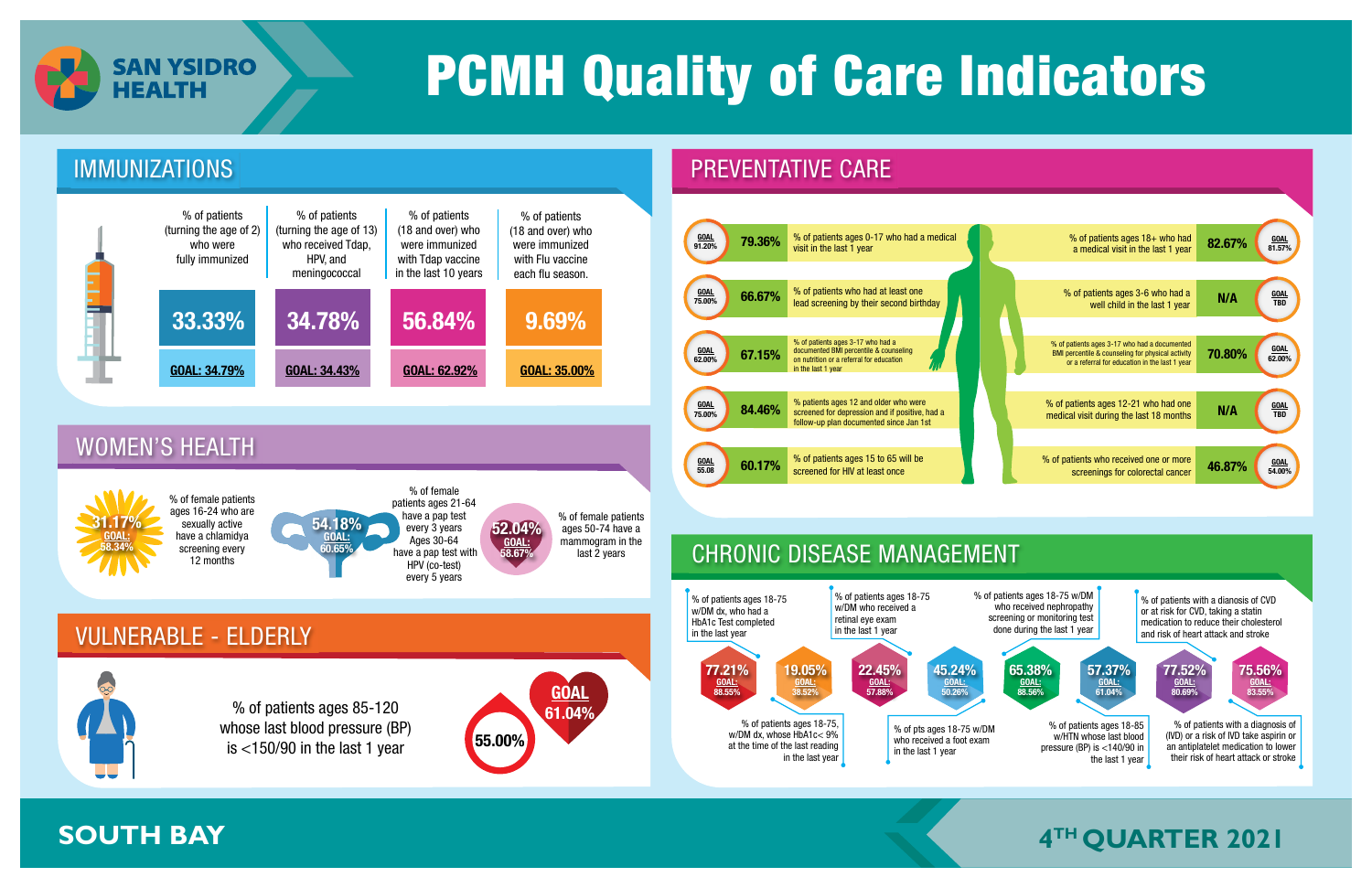

whose last blood pressure (BP)

is  $\lt 150/90$  in the last 1 year 85.71%



### **EXAMPLE FAMILY MEDICINE THE GUARTER 2021**



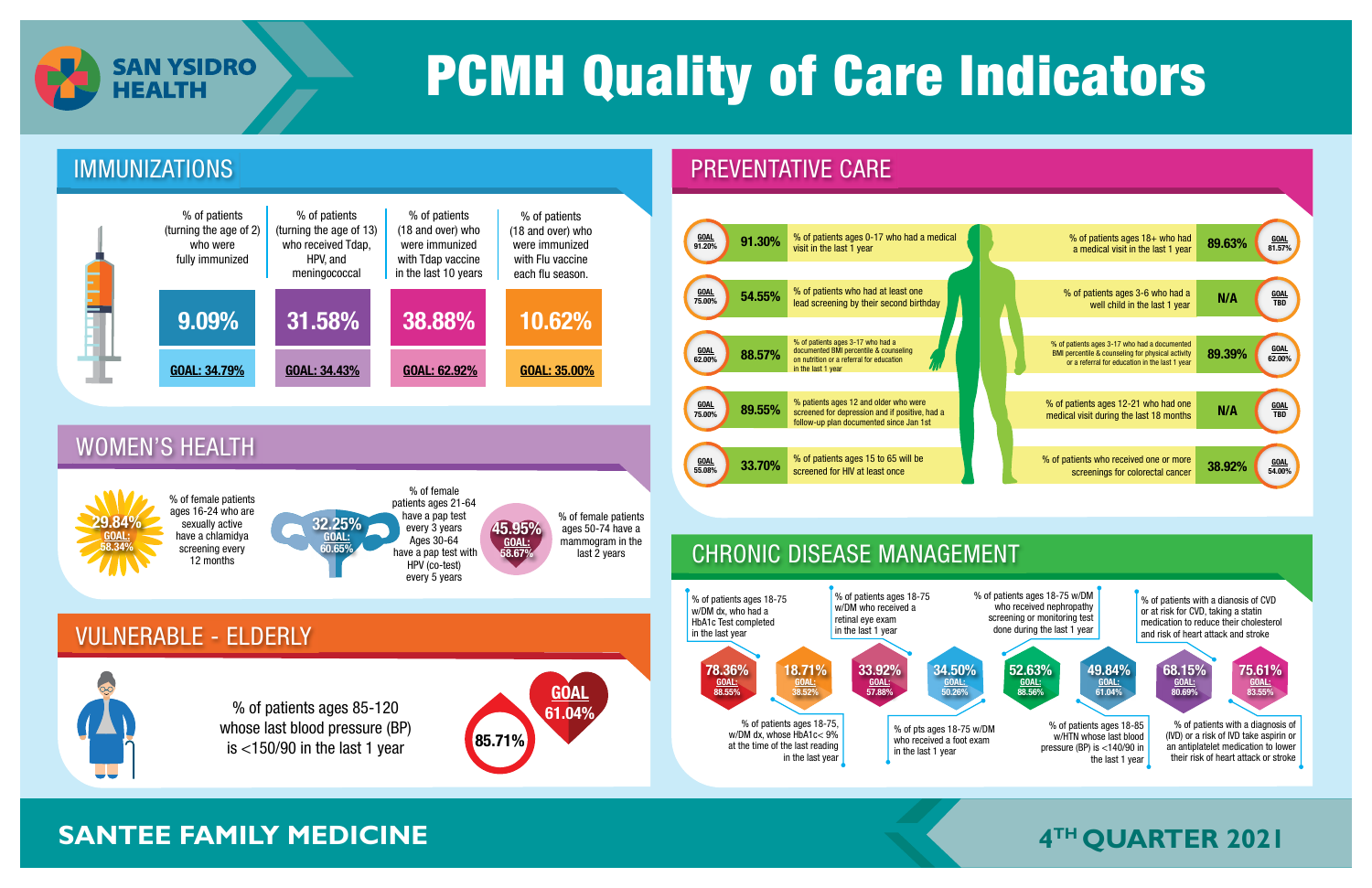



## **BEYER - SENIOR HEALTH SERVICES THE MUSIC SERVICE OF A THE QUARTER 2021**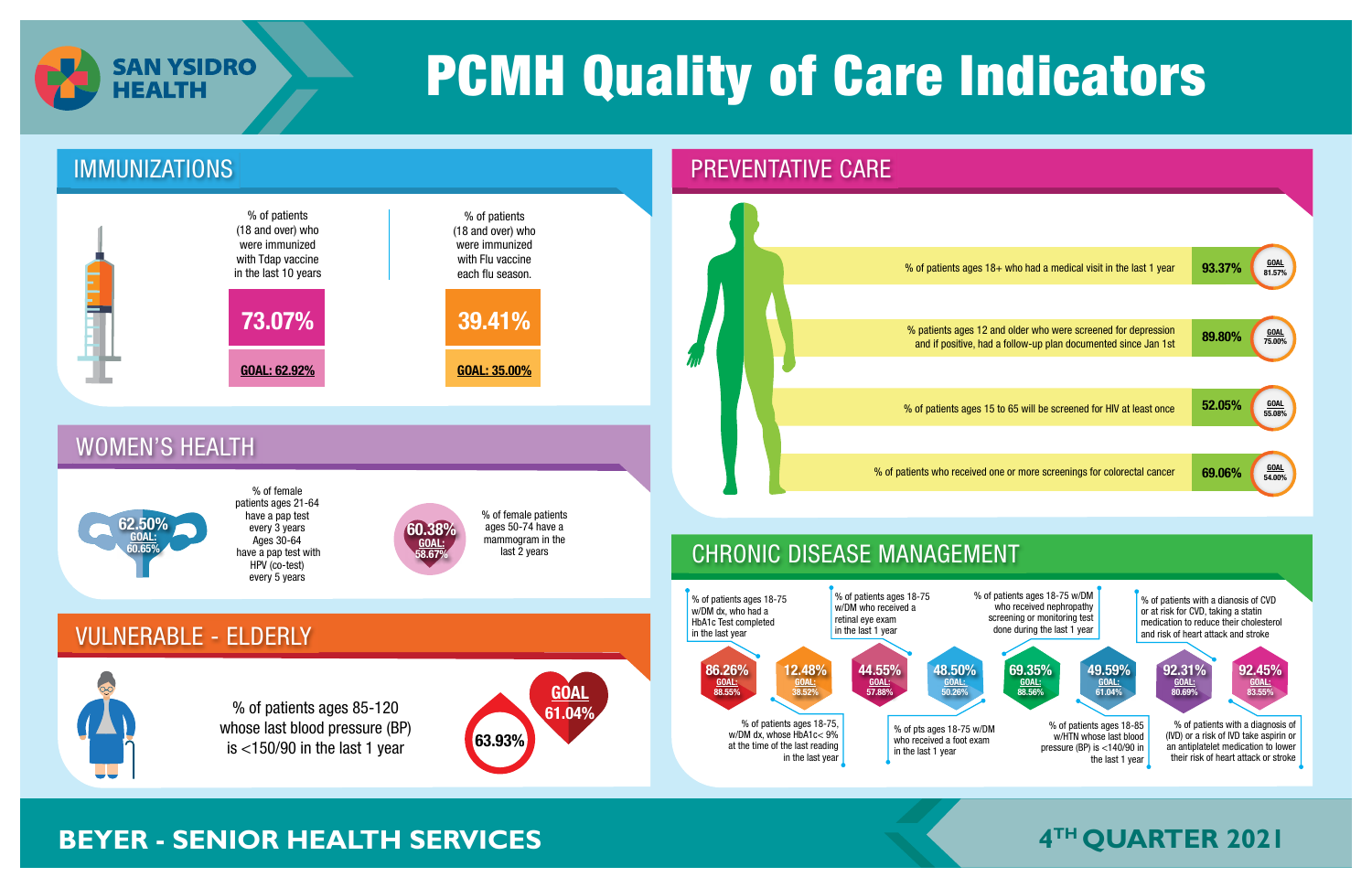

## **SAN YSIDRO HEALTH CENTER**





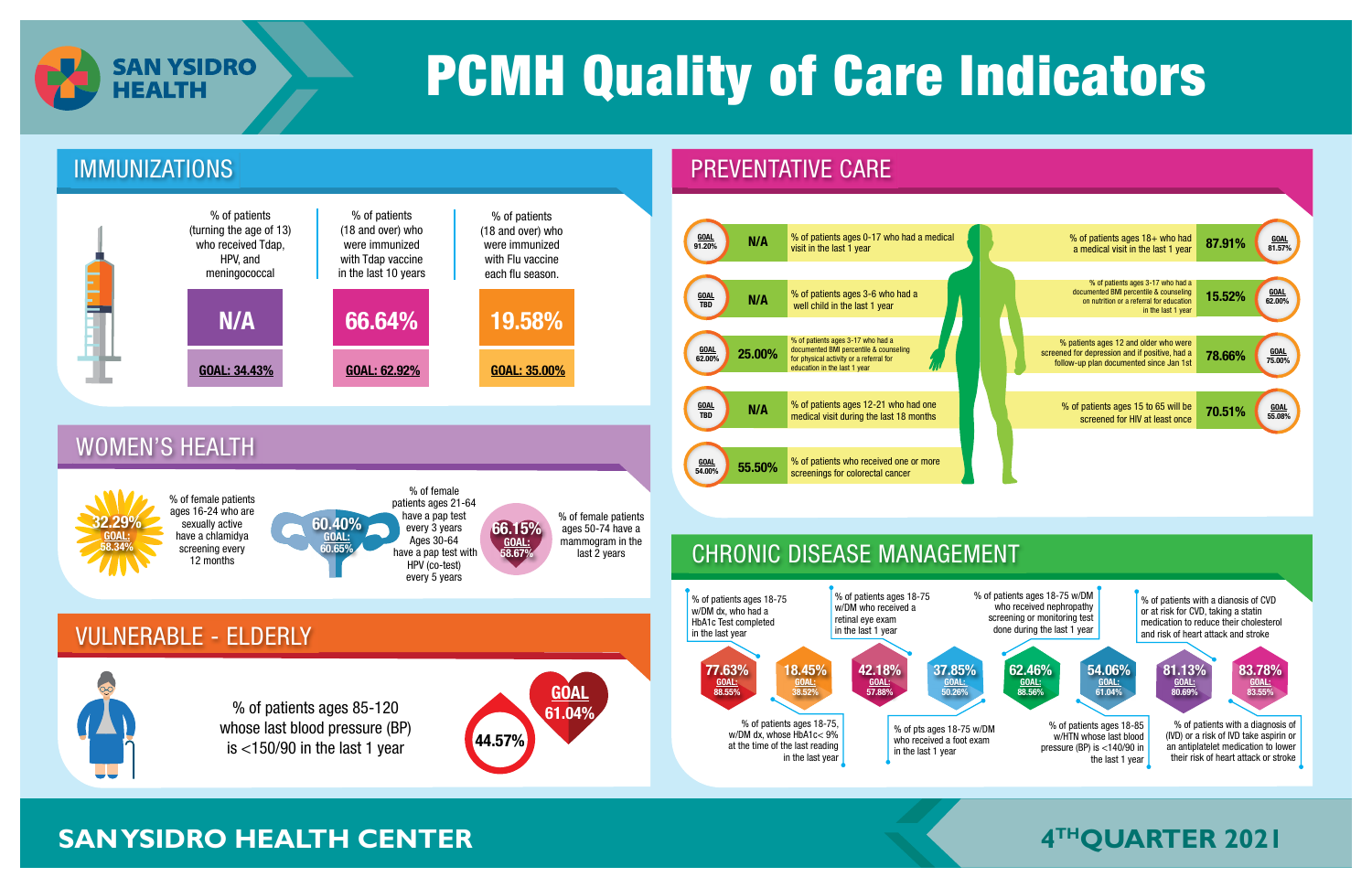**DECEMBER TOTAL LABORATORY COST: \$7,047.44**

SAN DIEGO PACE - CHULA VISTA \$11.64



**SAN YSIDRO** 

**HEALTH** 



SAN DIEGO PACE **\$200.00**

KCHC- RYAN WHITE **\$287.88**

**KING-CHAVEZ HEALTH CENTER \$394.07** 

**PARADISE HILLS \$139.01**